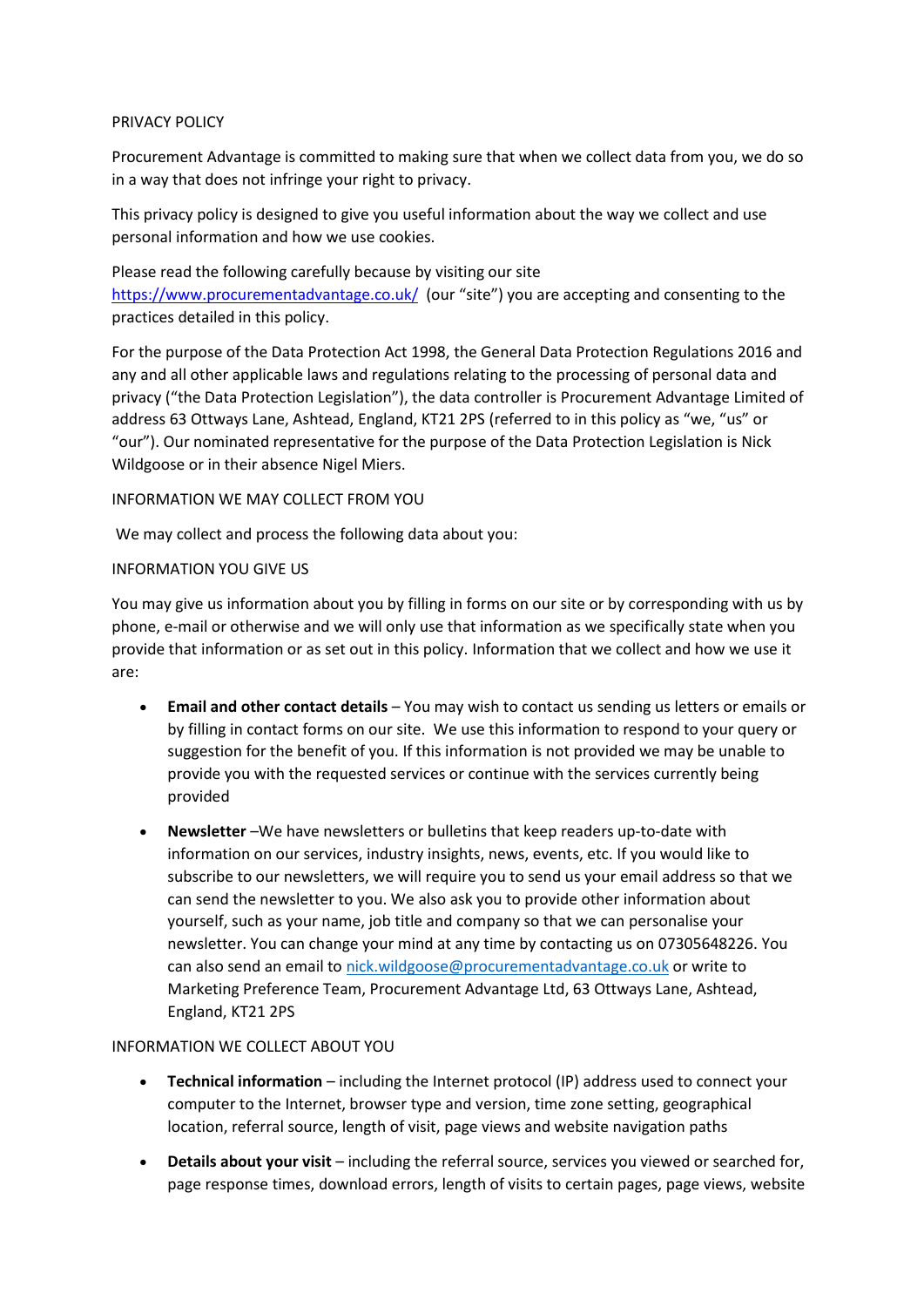navigation paths, geographical location, and methods used to browse away from the page and any phone number used to call us

We will use this information for the following legitimate business purposes:

- To provide you with the service or information you have request from us
- To update you about any new or changes to our services as it is in our legitimate interest to do so
- To maintain our organisational records and ensure your marketing preferences are up-todate in our CRM
- To improve our site to ensure that content is presented in the most effective manner for you and for your computer
- To analyse your behaviour on the website in order to improve the operation of our website
- Distributing communications and company updates

#### YOUR RIGHTS

Should you wish to exercise your rights to erase, move or object to the processing of your data (subject to the legal basis on which it is held and the time, and any subsequent legal or contractual requirement to retain it) you can do so by contacting: nick.wildgoose@procurementadvantage.co.uk

#### **COOKIES**

Our website obtains information about your general internet usage by using a cookie file which is stored on the hard drive of your computer. This helps us to provide a better experience when you browse our website and also allows us to improve our site.

You may refuse to accept cookies by activating the setting on your browser which allows you to refuse the setting of cookies. However, if you select this setting you may be unable to access certain parts of our site. Unless you have adjusted your browser setting so that it will refuse cookies, our system will issue cookies when you log on to our site.

For detailed information on the cookies we use and the purposes for which we use them see our [Cookie Policy.](https://www.daviesrobson.co.uk/cookie-policy/))

### DISCLOSURE OF YOUR INFORMATION

Procurement Advantage do not pass on or sell email addresses to third parties. Personal Information submitted to us will not be shared with or sold to any other company or individual for marketing purposes without prior and full consent.

We may disclose your personal information to any member of our group, which means our subsidiaries, our ultimate holding company and its subsidiaries, as defined in section 1159 of the UK Companies Act 2006.

We may disclose your personal information to third parties:

• We provide information to third party service providers who process information on our behalf. This is to help run some of our internal business operations, including email distribution, IT services and customer services. These third parties are all within the EEA and, as such, are required to process data securely and only in accordance with UK and EU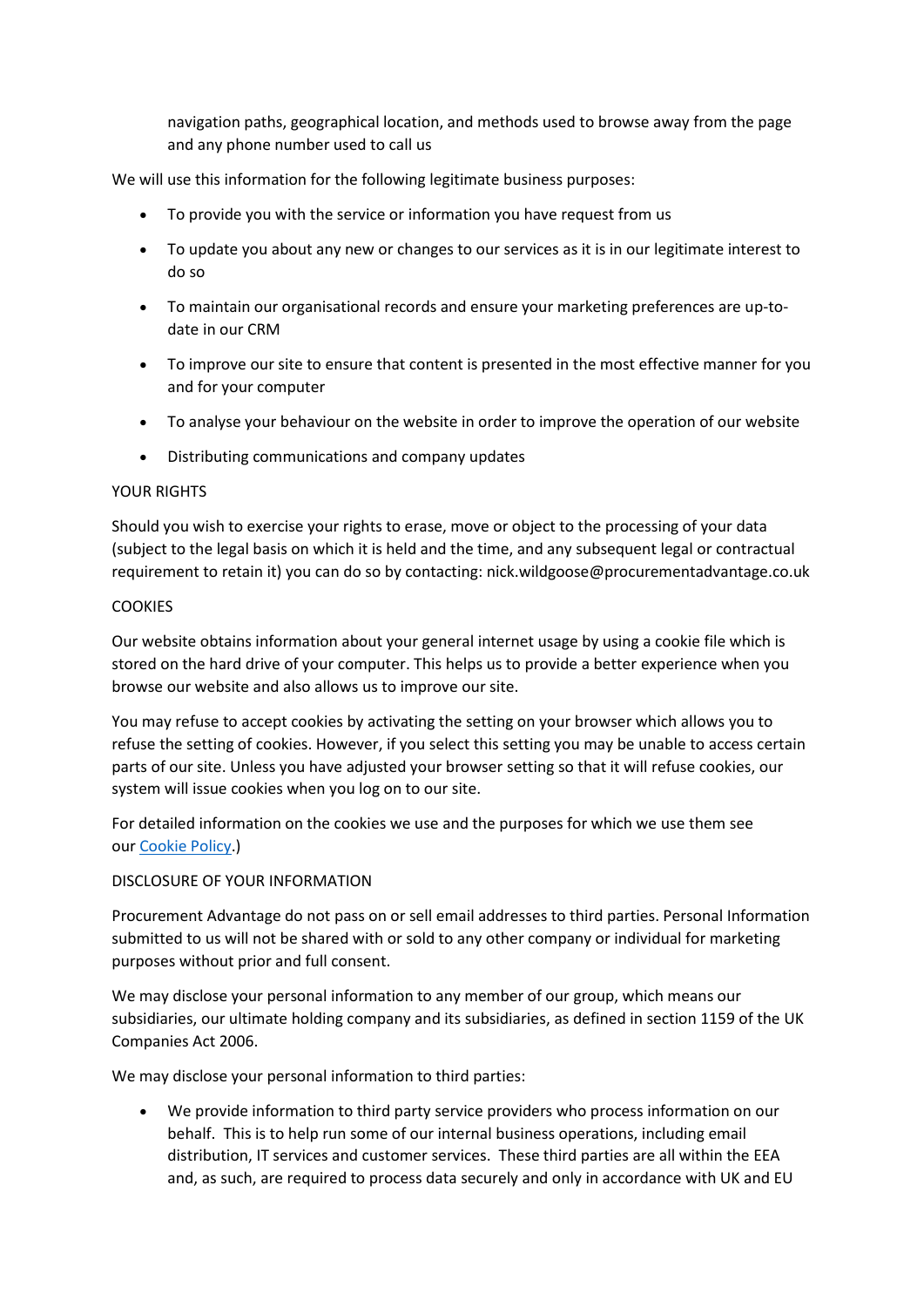law including the data protection act (1998) and the General Data Protection Regulations (2016).

- In the event that we sell or buy any business or assets, in which case we may disclose your personal data to the prospective seller or buyer of such business or assets as part of the sale or purchase process and to allow this transaction to proceed as it is in our legitimate interest to do so
- If Procurement Advantage or substantially all of its assets are acquired by a third party, in which case personal data held by it about its customers will be one of the transferred assets in accordance with our legitimate interests
- If we are under a duty to disclose or share your personal data in order to comply with any legal obligation, or in order to enforce or apply our terms of use or terms and conditions of supply and other agreements; or to protect the rights, property, or safety of Procurement Advantage Ltd, our customers, or others. This includes exchanging information with other companies and organisations for the purposes of fraud protection and credit risk reduction as it is in our legitimate interests to do so.

## STORAGE OF YOUR DATA

We will store your data in accordance with our Data Retention Policy, which has been created to ensure we comply with our legal obligations in relation to the retention and deletion of personal information.

Personal data that we collect will not be kept for longer than is necessary and we will retain documents containing personal information:

- To the extent that we are required to do so by law
- If we believe that the documents may be relevant to any ongoing or prospective legal proceedings
- In order to establish, exercise or defend our legal rights (including providing information to others for the purposes of fraud prevention and reducing credit risk)

### **SECURITY**

We follow the appropriate security precautions to prevent unauthorised access, loss, misuse or alteration of your personal information that we collect and store. All personal information transmitted via our HTTPS site is then stored on our secure servers. However, no data transmission via the internet can be 100% secured, therefore we cannot guarantee that communications will be free from unauthorised access by third parties; any transmission is at your own risk.

### YOUR RIGHTS

- **Direct Marketing** You have the right to object or unsubscribe from direct marketing at anytime. Contact us on 07305648226. You can also send an email to [nick.wildgoose@procurementadvantage.co.uk](mailto:nick.wildgoose@procurementadvantage.co.uk) or write to Marketing Preference Team, Procurement Advantage Ltd, 63 Ottways Lane, Ashtead, England, KT21 2PS
- Consent Where you have given explicit consent to process your personal data, you have the right to withdraw that consent at anytime